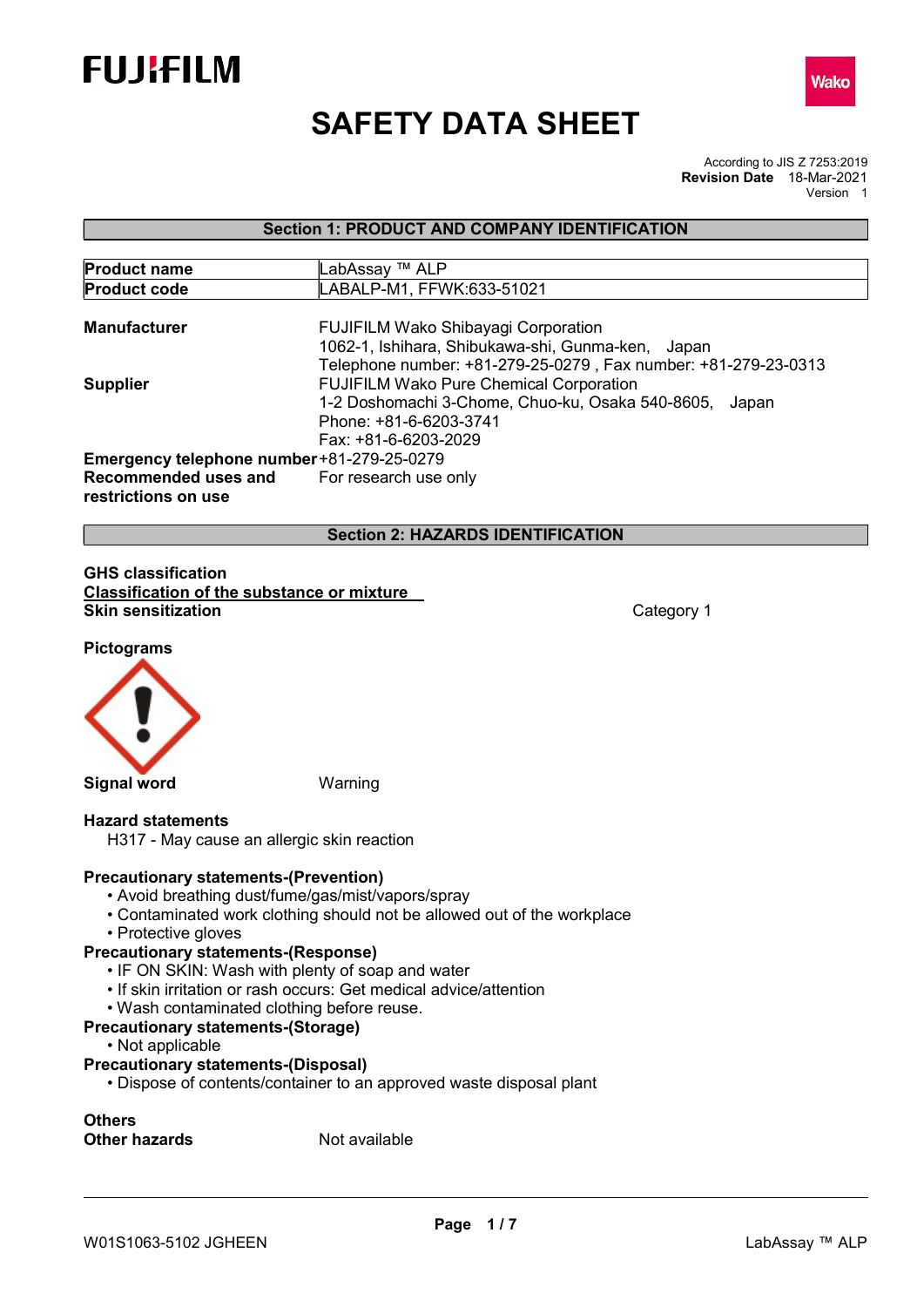#### Section 3: COMPOSITION/INFORMATION ON INGREDIENTS

#### Single Substance or Mixture Kit (Set of mixtures)

| <b>Chemical Name</b>     | Weight-% | <b>Molecular</b><br>weight | <b>ENCS</b> | <b>ISHL No.</b> | <b>CAS RN</b> |
|--------------------------|----------|----------------------------|-------------|-----------------|---------------|
| <b>Substrate Tablet</b>  | -        | N/A                        | N/A         | N/A             | N/A-29-5861   |
| <b>Buffer Solution</b>   |          | N/A                        | N/A         | N/A             | N/A-29-5862   |
| <b>Stop Solution</b>     |          | N/A                        | N/A         | N/A             | N/A-29-5863   |
| <b>Standard Solution</b> |          | N/A                        | N/A         | N/A             | N/A-29-5864   |

#### Impurities and/or Additives: Not applicable

Hazardous Component Sodium Hydroxide 0.8 %

Substances Remarks: The composition considered to be hazardous are listed in the above. The remaining ingredients are not hazardous substances, or exist at below reportable level.

#### Section 4: FIRST AID MEASURES

#### Inhalation

Remove to fresh air. If symptoms persist, call a physician.

#### Skin contact

Wash off immediately with soap and plenty of water. If symptoms persist, call a physician.

#### Eye contact

IF IN EYES: Rinse cautiously with water for several minutes. Remove contact lenses, if present and easy to do. Continue rinsing. Immediate medical attention is required.

#### Ingestion

Rinse mouth. Never give anything by mouth to an unconscious person. Call a physician or poison control center immediately. Do not induce vomiting without medical advice.

#### Protection of first-aiders

Use personal protective equipment as required.

#### Section 5: FIRE FIGHTING MEASURES

#### Suitable extinguishing media

Water spray (fog), Carbon dioxide (CO2), Foam, Extinguishing powder, Sand

#### Unsuitable extinguishing

#### media

No information available

#### Specific hazards arising from the chemical product

Thermal decomposition can lead to release of irritating and toxic gases and vapors.

Special extinguishing method

No information available

#### Special protective actions for

#### fire-fighters

Use personal protective equipment as required. Firefighters should wear self-contained breathing apparatus and full firefighting turnout gear.

#### Section 6: ACCIDENTAL RELEASE MEASURES

#### Personal precautions, protective equipment and emergency procedures

For indoor, provide adequate ventilation process until the end of working. Deny unnecessary entry other than the people involved by, for example, using a rope. While working, wear appropriate protective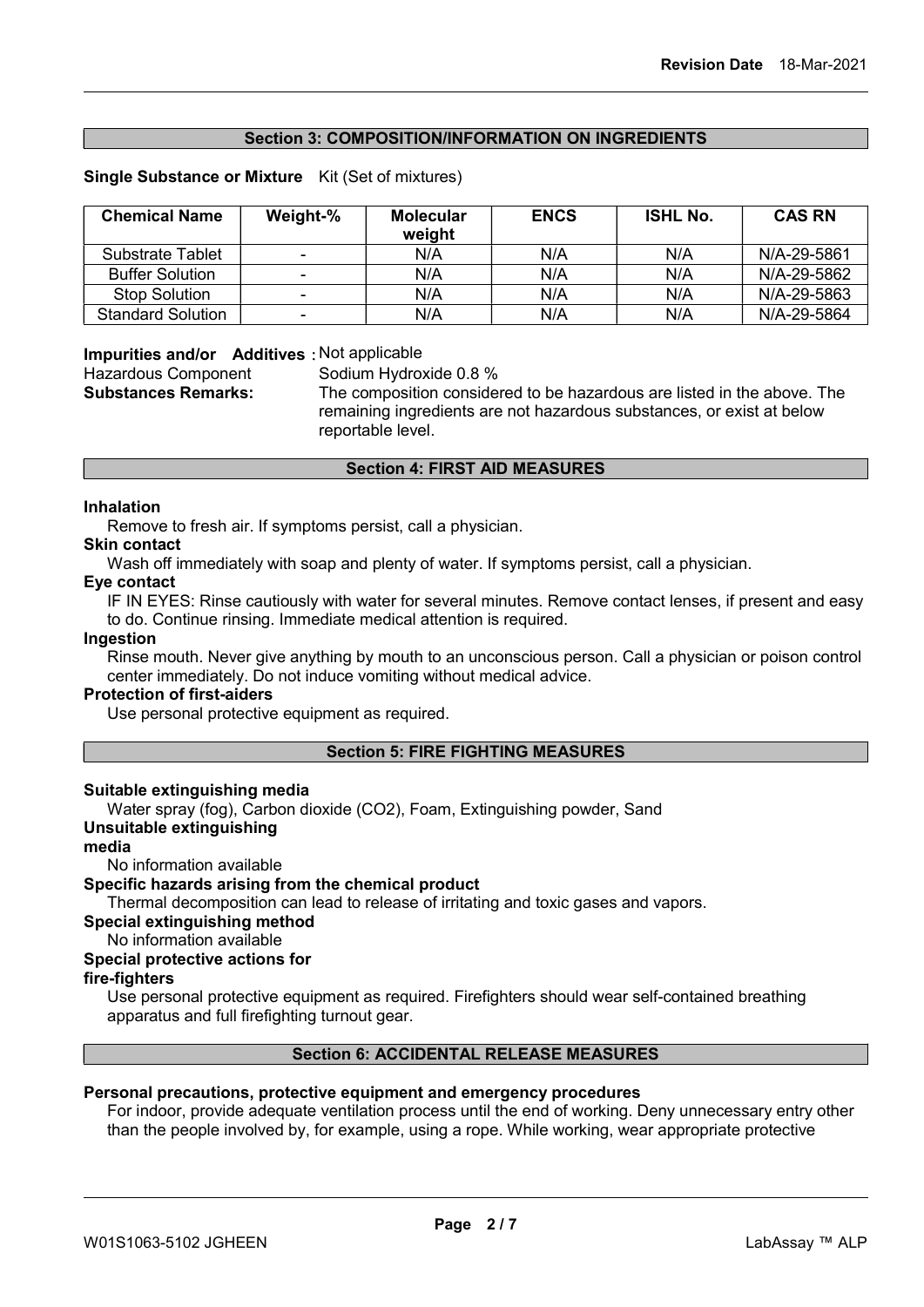equipments to avoid adhering it on skin, or inhaling the gas. Work from windward, and retract the people downwind.

#### Environmental precautions

To be careful not discharged to the environment without being properly handled waste water contaminated.

Methods and materials for contaminent and methods and materials for cleaning up

Absorb dry sand, earth, sawdust and the waste. Collect empty container that can be sealed. Recoverly, neutralization

No information available

#### Secondary disaster prevention measures

Clean contaminated objects and areas thoroughly observing environmental regulations.

#### Section 7: HANDLING AND STORAGE

#### Handling

#### Technical measures

Use with local exhaust ventilation.

#### **Precautions**

Do not rough handling containers, such as upsetting, falling, giving a shock, and dragging. Prevent leakage, overflow, and scattering. Not to generate steam and dust in vain. Seal the container after use. After handling, wash hands and face, and then gargle. In places other than those specified, should not be smoking or eating and drinking. Should not be brought contaminated protective equipment and gloves to rest stops. Deny unnecessary entry of non-emergency personnel to the handling area.

#### Safety handling precautions

Use personal protective equipment as required.

#### **Storage**

#### Safe storage conditions

| Store away from sunlight in a cool (2-10 °C) well-ventilated dry place. |
|-------------------------------------------------------------------------|
| Glass, Polyethylene                                                     |
| Strong oxidizing agents                                                 |
|                                                                         |

#### Section 8: EXPOSURE CONTROLS/PERSONAL PROTECTION

#### Engineering controls

In case of indoor workplace, seal the source or use a local exhaust system. Provide the safety shower facility, and hand- and eye-wash facility. And display their position clearly.

#### Exposure limits

| <b>Chemical Name</b>          | JSOH (Japan)       | <b>ISHL (Japan)</b> | <b>ACGIH</b>                |
|-------------------------------|--------------------|---------------------|-----------------------------|
| Sodium Hydroxide<br>1310-73-2 | 2mg/m <sup>3</sup> | N/A                 | Ceiling: $2 \text{ mg/m}^3$ |

#### Personal protective

equipment **Respiratory protection** Protective mask Hand protection **Protection gloves** Eye protection protective eyeglasses or chemical safety goggles Skin and body protection Long-sleeved work clothes General hygiene considerations

Handle in accordance with good industrial hygiene and safety practice.

#### Section 9: PHYSICAL AND CHEMICAL PROPERTIES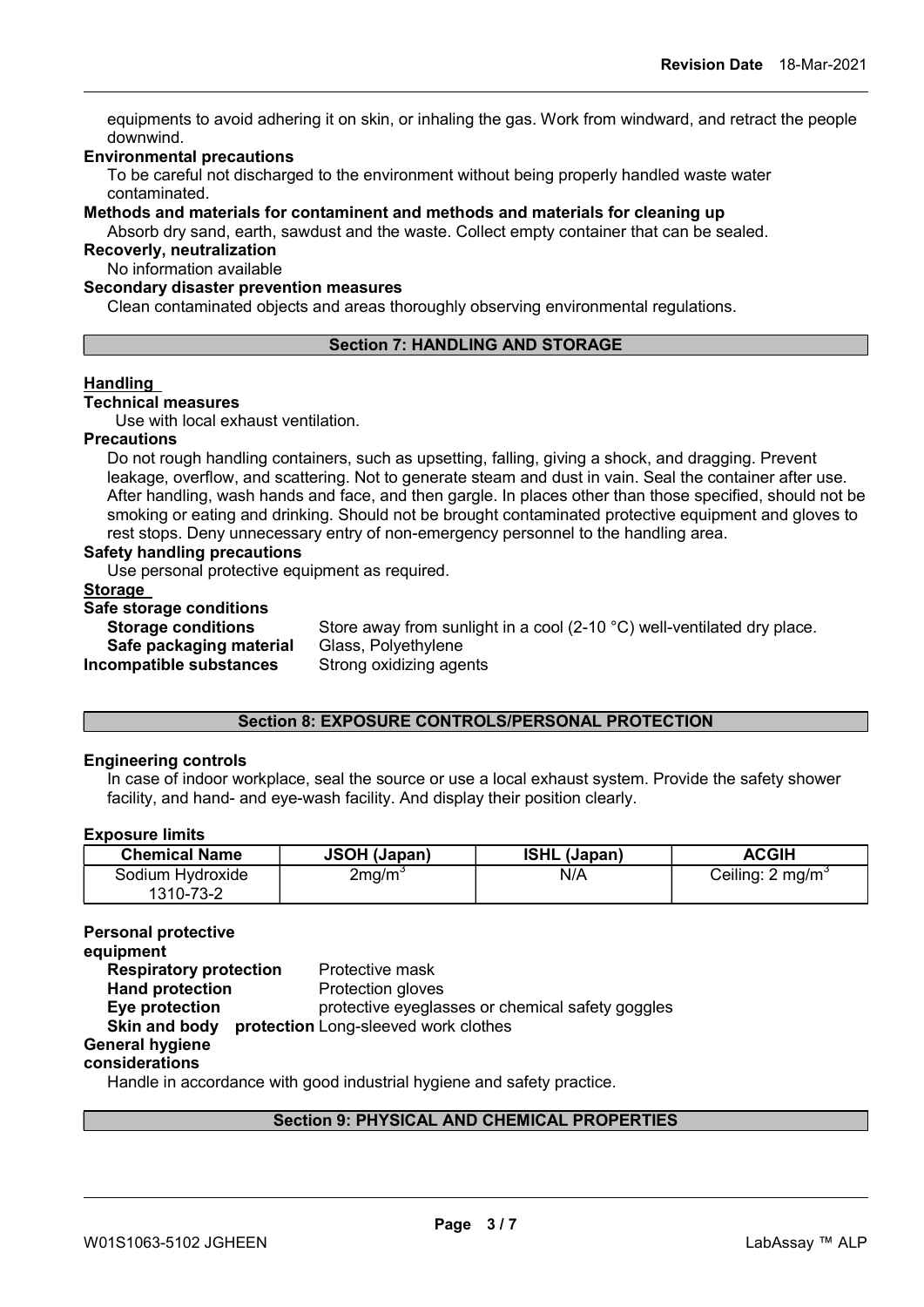| Form                                             |                   |
|--------------------------------------------------|-------------------|
| <b>Appearance</b>                                | liquid tablet     |
| Odor                                             | No data available |
| <b>Melting point/freezing point</b>              | No data available |
| Boiling point, initial boiling point and boiling | No data available |
| range                                            |                   |
| <b>Flammability</b>                              | No data available |
| <b>Evaporation rate:</b>                         | No data available |
| Flammability (solid, gas):                       | No data available |
| <b>Upper/lower flammability or</b>               |                   |
| explosive limits                                 |                   |
| Upper:                                           | No data available |
| Lower:                                           | No data available |
| <b>Flash point</b>                               | No data available |
| <b>Auto-ignition temperature:</b>                | No data available |
| <b>Decomposition temperature:</b>                | No data available |
| рH                                               | No data available |
| Viscosity (coefficient of viscosity)             | No data available |
| <b>Dynamic viscosity</b>                         | No data available |
| <b>Solubilities</b>                              | water: soluble, . |
| n-Octanol/water partition coefficient: (log Pow) | No data available |
| Vapour pressure                                  | No data available |
| <b>Specific Gravity / Relative density</b>       | No data available |
| <b>Vapour density</b>                            | No data available |
| <b>Particle characteristics</b>                  | No data available |

#### Section 10: STABILITY AND REACTIVITY

| <b>Stability</b>                            |                                                                                      |
|---------------------------------------------|--------------------------------------------------------------------------------------|
| <b>Reactivity</b>                           | No data available                                                                    |
| <b>Chemical stability</b>                   | Stable under recommended storage conditions.                                         |
| <b>Hazardous reactions</b>                  |                                                                                      |
| None under normal processing                |                                                                                      |
| <b>Conditions to avoid</b>                  |                                                                                      |
| Extremes of temperature and direct sunlight |                                                                                      |
| Incompatible materials                      |                                                                                      |
| Strong oxidizing agents                     |                                                                                      |
| <b>Hazardous decomposition products</b>     |                                                                                      |
|                                             | Carbon monooxide (CO), Carbon dioxide (CO2), Nitrogen oxides (NOx), Phosphorus oxide |

# Section 11: TOXICOLOGICAL INFORMATION

#### Acute toxicity

| <b>Chemical Name</b>      | <b>Oral LD50</b> | <b>Dermal LD50</b> | <b>Inhalation LC50</b> |
|---------------------------|------------------|--------------------|------------------------|
| p-Nitrophenol             | 109 mg/kg        | ( Rabbit ∶         | $(Rat)$ 4 h            |
|                           | Rat i            | > 5000 mg/kg       | $> 4.7$ mg/L           |
| 2-Methyl-2H-isothiazol-3- | $120$ mg/kg      | $200$ mg/kg        | $(Rat)$ 4 h            |
|                           | Rat)             | Rabbit )           | $0.11 \text{ ma/L}$    |
| lone                      |                  |                    |                        |

| <b>Chemical Name</b> | <b>Acute toxicity -oral-</b><br>source information                | Acute toxicity -dermal-<br>source information | <b>Acute toxicity</b><br> -inhalation gas- source <br>information |
|----------------------|-------------------------------------------------------------------|-----------------------------------------------|-------------------------------------------------------------------|
| p-Nitrophenol        | Based on the NITE GHS Based on the NITE GHS Based on the NITE GHS |                                               |                                                                   |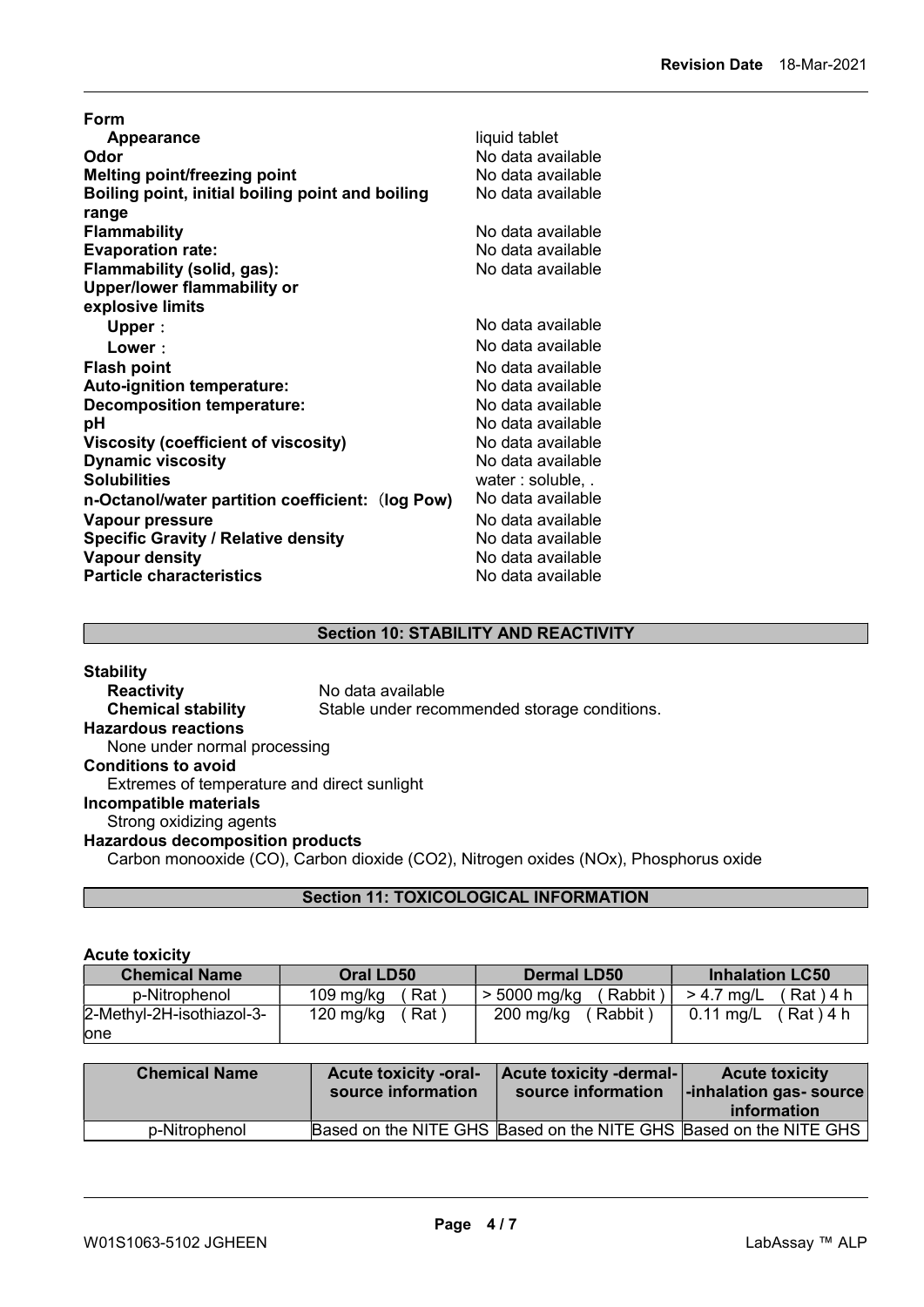|                  | <b>classification results.</b>                                    | Iclassification results. | Iclassification results. |
|------------------|-------------------------------------------------------------------|--------------------------|--------------------------|
| Sodium Hydroxide | Based on the NITE GHS Based on the NITE GHS Based on the NITE GHS |                          |                          |
|                  | Iclassification results.                                          | classification results.  | lclassification results. |

| <b>Chemical Name</b> | <b>Acute toxicity</b><br>-inhalation vapor-<br>source information | <b>Acute toxicity</b><br>-inhalation dust-<br>source information  | <b>Acute toxicity</b><br>-inhalation mist- source<br>information |
|----------------------|-------------------------------------------------------------------|-------------------------------------------------------------------|------------------------------------------------------------------|
| p-Nitrophenol        |                                                                   | Based on the NITE GHS Based on the NITE GHS Based on the NITE GHS |                                                                  |
|                      | classification results.                                           | classification results.                                           | classification results.                                          |
| Sodium Hydroxide     |                                                                   | Based on the NITE GHS Based on the NITE GHS Based on the NITE GHS |                                                                  |
|                      | classification results.                                           | classification results.                                           | classification results.                                          |

#### Skin irritation/corrosion

| <b>Chemical Name</b>                     | Skin corrosion/irritation source information                |
|------------------------------------------|-------------------------------------------------------------|
| p-Nitrophenol                            | Based on the NITE GHS classification results.               |
| Sodium Hydroxide                         | Based on the NITE GHS classification results.               |
| Serious eye damage/ irritation           |                                                             |
| <b>Chemical Name</b>                     | Serious eye damage/irritation source information            |
| p-Nitrophenol                            | Based on the NITE GHS classification results.               |
| Sodium Hydroxide                         | Based on the NITE GHS classification results.               |
| <b>Respiratory or skin sensitization</b> |                                                             |
| <b>Chemical Name</b>                     | <b>Respiratory or Skin sensitization source information</b> |
| p-Nitrophenol                            | Based on the NITE GHS classification results.               |
| Sodium Hydroxide                         | Based on the NITE GHS classification results.               |
| <b>Reproductive cell mutagenicity</b>    |                                                             |
| <b>Chemical Name</b>                     | germ cell mutagencity source information                    |
| p-Nitrophenol                            | Based on the NITE GHS classification results.               |
| Sodium Hydroxide                         | Based on the NITE GHS classification results.               |
| Carcinogenicity                          |                                                             |
| <b>Chemical Name</b>                     | <b>Carcinogenicity source information</b>                   |
| p-Nitrophenol                            | Based on the NITE GHS classification results.               |
| Sodium Hydroxide                         | Based on the NITE GHS classification results.               |

#### Reproductive toxicity

| <b>Chemical Name</b>          | Reproductive toxicity source information      |
|-------------------------------|-----------------------------------------------|
| p-Nitrophenol                 | Based on the NITE GHS classification results. |
| Sodium Hydroxide              | Based on the NITE GHS classification results. |
| <b>STOT-single exposure</b>   |                                               |
| <b>Chemical Name</b>          | STOT -single exposure- source information     |
| p-Nitrophenol                 | Based on the NITE GHS classification results. |
| Sodium Hydroxide              | Based on the NITE GHS classification results. |
| <b>STOT-repeated exposure</b> |                                               |
| <b>Chemical Name</b>          | STOT -repeated exposure- source information   |
| p-Nitrophenol                 | Based on the NITE GHS classification results. |
| Sodium Hydroxide              | Based on the NITE GHS classification results. |
| <b>Aspiration hazard</b>      |                                               |
| <b>Chemical Name</b>          | <b>Aspiration Hazard source information</b>   |
| p-Nitrophenol                 | Based on the NITE GHS classification results. |
| Sodium Hydroxide              | Based on the NITE GHS classification results. |

## **Section 12: ECOLOGICAL INFORMATION**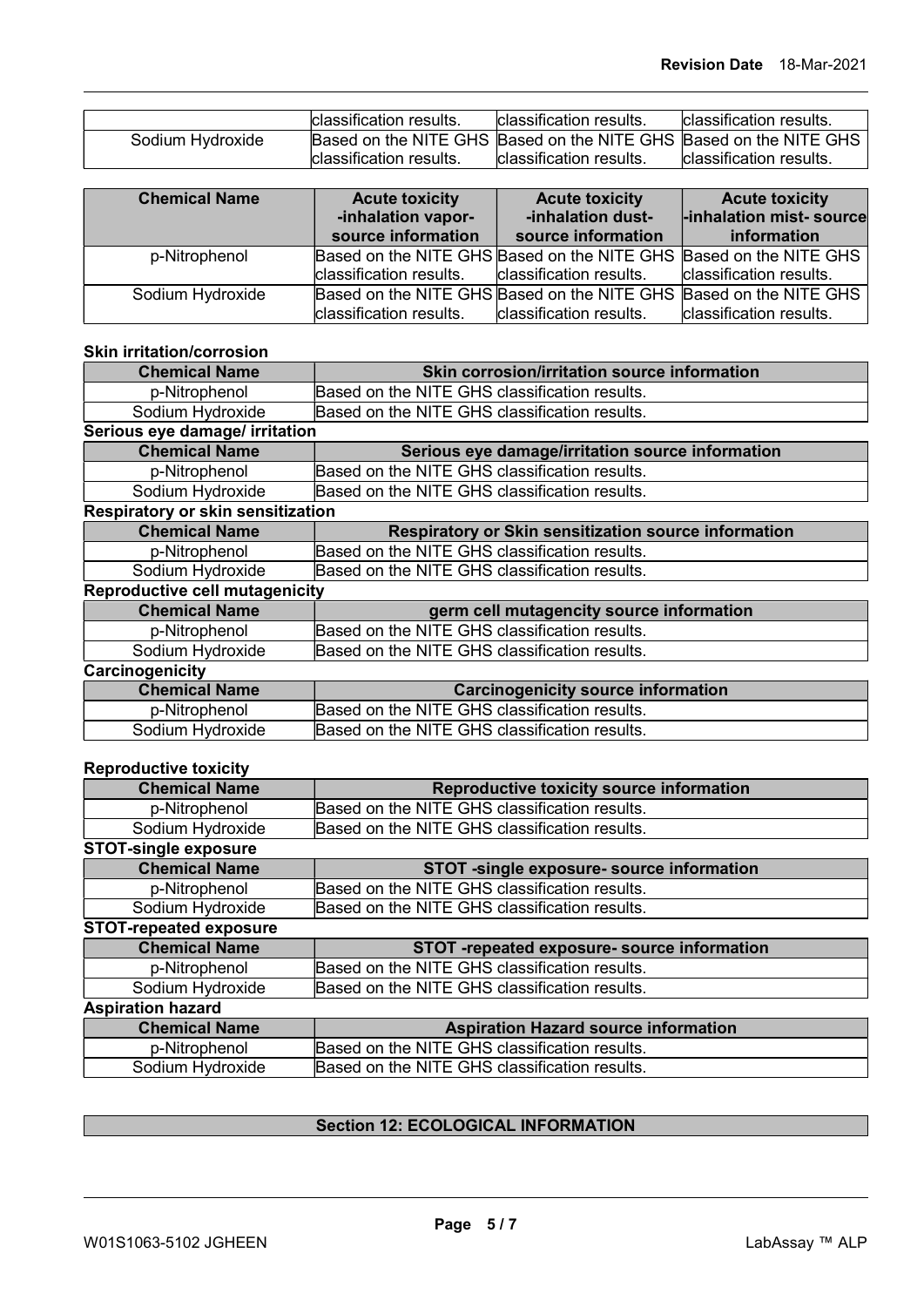#### **Ecotoxicity**

| <b>Chemical Name</b>      | Algae/aquatic plants        | Fish                  | <b>Crustacea</b>                                 |
|---------------------------|-----------------------------|-----------------------|--------------------------------------------------|
| p-Nitrophenol             | EC50: 23.7 mg/L 96h         | LC50: 2.2 mg/L 96h    | EC50: 3.1 - 7.1 mg/L 48h                         |
|                           | Desmodesmus<br>subspicatus) | (Oncorhynchus mykiss) | (Daphnia magna)                                  |
| Sodium Hydroxide          | N/A                         | N/A                   | LC50 : Ceriodaphnia<br>pulchella<br>40 mg/L 48 h |
| 2-Methyl-2H-isothiazol-3- | N/A                         | LC50: Oncorhynchus    | EC50: Daphinia magna                             |
| one                       |                             | mykiss 0.07 mg/L, 96h | 0.18 mg/L, 48h                                   |

#### Other data

| <b>Chemical Name</b> | Short-term (acute) hazardous to the aquatic Long-term (chronic) hazardous<br>environment source information | to the aquatic environment<br>source information |
|----------------------|-------------------------------------------------------------------------------------------------------------|--------------------------------------------------|
| p-Nitrophenol        | Based on the NITE GHS classification results. Based on the NITE GHS                                         |                                                  |
|                      |                                                                                                             | classification results.                          |
| Sodium Hydroxide     | Based on the NITE GHS classification results. Based on the NITE GHS                                         |                                                  |
|                      |                                                                                                             | classification results.                          |

| Persistence and degradability No information available |                          |
|--------------------------------------------------------|--------------------------|
| <b>Bioaccumulative potential</b>                       | No information available |
| <b>Mobility in soil</b>                                | No information available |
| Hazard to the ozone layer                              | No information available |
| <b>Mobility</b>                                        |                          |

Section 13: DISPOSAL CONSIDERATIONS

#### Waste from residues

Disposal should be in accordance with applicable regional, national and local laws and regulations. Contaminated container and contaminated packaging

Disposal should be in accordance with applicable regional, national and local laws and regulations.

#### Section 14: TRANSPORT INFORMATION

| <b>ADR/RID</b><br>UN number<br><b>Proper shipping name:</b><br><b>UN classfication</b><br><b>Subsidiary hazard class</b><br>Packing group<br><b>Marine pollutant</b>                                                            | Not regulated<br>Not applicable                             |
|---------------------------------------------------------------------------------------------------------------------------------------------------------------------------------------------------------------------------------|-------------------------------------------------------------|
| <b>IMDG</b><br>UN number<br><b>Proper shipping name:</b><br><b>UN classfication</b><br><b>Subsidiary hazard class</b><br>Packing group<br><b>Marine pollutant (Sea)</b><br><b>Transport in bulk</b><br>according to Annex II of | Not regulated<br>Not applicable<br>No information available |